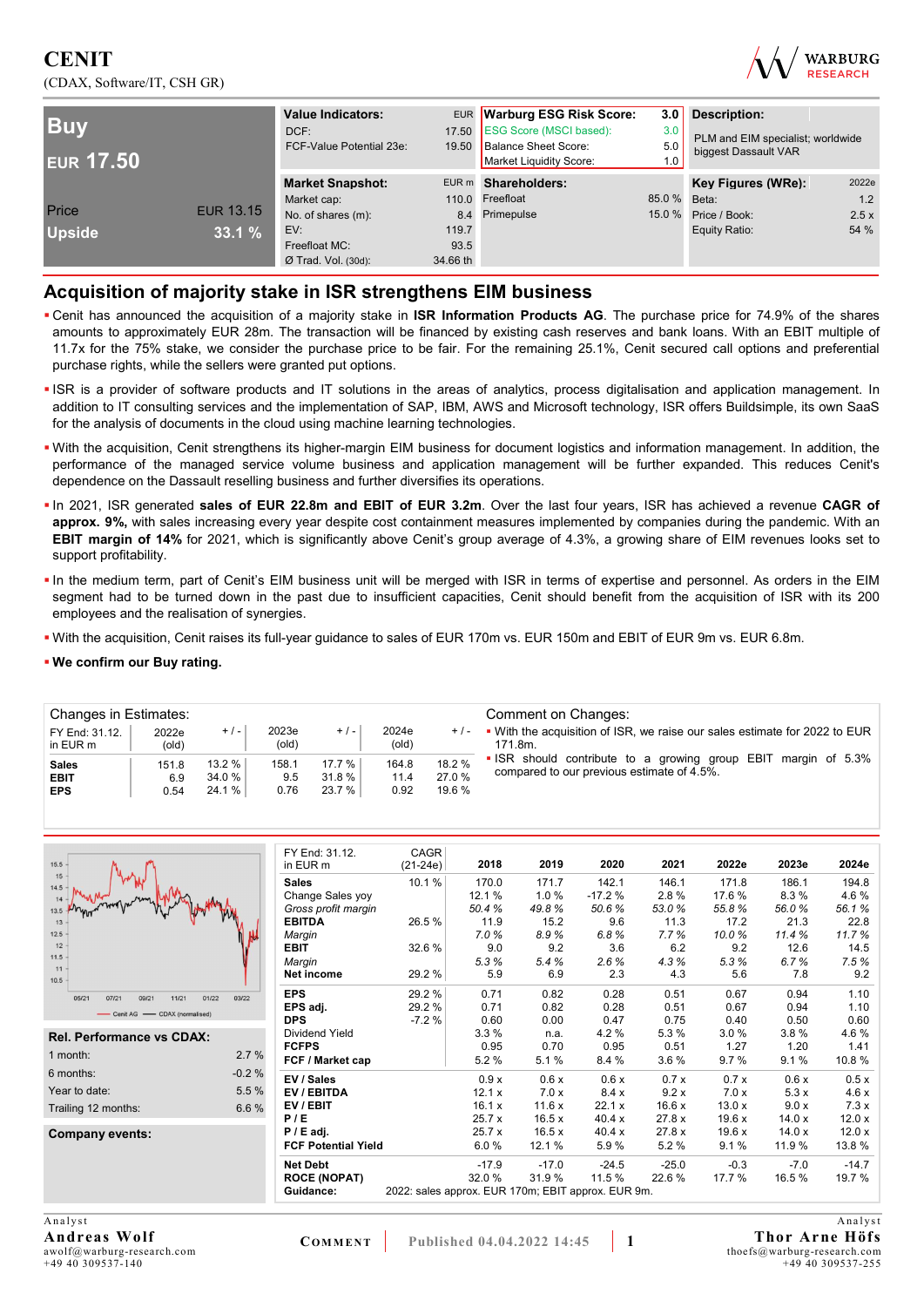





## **Company Background**

- Cenit is an independent software reseller providing complementary IT services and proprietary software.
- The business activities are divided into two segments: Product Lifecycle Management (PLM) and Enterprise Information Management (EIM).
- In the PLM segment, Cenit provides its customers with the full range of consulting, software and IT service offerings which are a necessity for operating an integrated PLM infrastructure.
- In the Enterprise Information Management (EIM) segment, Cenit addresses customer needs in trade and commerce, banks, insurance companies as well as utilities. IBM is an important software partner.
- PLM and EIM comprise submarkets such as Computer-aided Design (CAD), collaborative Product Definition Management (cPDM), Digital Manufacturing (DM), Enterprise Content Management (ECM) and Business Intelligence (BI).

## **Competitive Quality**

- Cenit is Dassault's worldwide biggest value-added reseller
- Dassault's dominant market position in the PLM software market is reflected in its market share north of 30% laying the foundation for Cenit's competitive quality.
- Proprietary add-on software refines off-the-shelf products and provides bridges to industry standard software such as SAP.
- Cenit is IBM's top-3 European partner for Cognos and FileNet

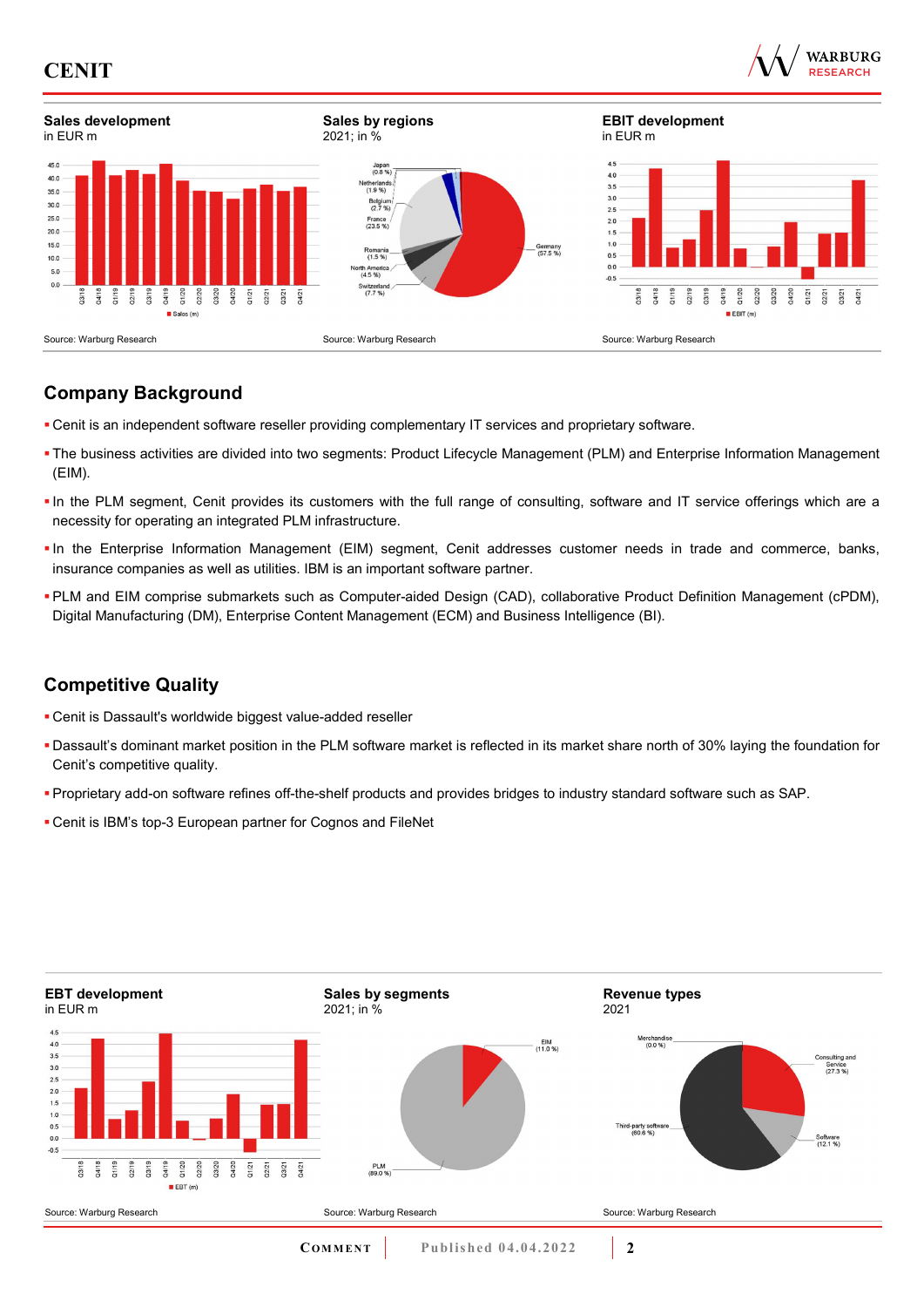

## DCF model

|                                |        | Detailed forecast period |                           |        |       |       |                | <b>Transitional period</b>   |       |       |             |                   |       | Term. Value |
|--------------------------------|--------|--------------------------|---------------------------|--------|-------|-------|----------------|------------------------------|-------|-------|-------------|-------------------|-------|-------------|
| Figures in EUR m               | 2022e  | 2023e                    | 2024e                     | 2025e  | 2026e | 2027e | 2028e          | 2029e                        | 2030e | 2031e | 2032e       | 2033e             | 2034e |             |
| Sales                          | 171.8  | 186.1                    | 194.8                     | 202.6  | 207.0 | 211.6 | 216.2          | 221.0                        | 225.9 | 230.8 | 235.9       | 241.1             | 245.9 |             |
| Sales change                   | 17.6%  | 8.3%                     | 4.6%                      | 4.0%   | 2.2%  | 2.2%  | 2.2%           | 2.2%                         | 2.2%  | 2.2%  | 2.2%        | 2.2%              | 2.0%  | 2.0%        |
| <b>EBIT</b>                    | 9.2    | 12.6                     | 14.5                      | 15.2   | 13.5  | 12.7  | 13.0           | 13.3                         | 13.6  | 13.8  | 14.2        | 14.5              | 14.8  |             |
| EBIT-margin                    | 5.3%   | 6.7%                     | 7.5%                      | 7.5%   | 6.5%  | 6.0%  | 6.0%           | 6.0%                         | 6.0%  | 6.0%  | 6.0%        | 6.0%              | 6.0%  |             |
| Tax rate (EBT)                 | 30.0%  | 30.0%                    | 30.0%                     | 31.0%  | 31.0% | 31.0% | 31.0%          | 31.0%                        | 31.0% | 31.0% | 31.0%       | 31.0%             | 31.0% |             |
| <b>NOPAT</b>                   | 6.4    | 8.8                      | 10.2                      | 10.5   | 9.3   | 8.8   | 9.0            | 9.1                          | 9.4   | 9.6   | 9.8         | 10.0              | 10.2  |             |
| Depreciation                   | 8.0    | 8.7                      | 8.3                       | 6.1    | 6.2   | 6.3   | 6.5            | 6.6                          | 6.8   | 6.9   | 7.1         | 7.2               | 7.4   |             |
| in % of Sales                  | 4.7%   | 4.7%                     | 4.3%                      | 3.0%   | 3.0%  | 3.0%  | 3.0%           | 3.0%                         | 3.0%  | 3.0%  | 3.0%        | 3.0%              | 3.0%  |             |
| Changes in provisions          | 0.0    | 0.0                      | 0.0                       | 0.4    | 0.0   | 0.0   | 0.0            | 0.0                          | 0.0   | 0.0   | 0.0         | 0.0               | 0.0   |             |
| Change in Liquidity from       |        |                          |                           |        |       |       |                |                              |       |       |             |                   |       |             |
| - Working Capital              | $-0.7$ | 1.7                      | 1.0                       | $-1.8$ | 0.4   | 0.4   | 0.4            | 0.4                          | 0.4   | 0.4   | 0.4         | 0.5               | 0.4   |             |
| - Capex                        | 0.9    | 2.1                      | 2.0                       | 6.1    | 6.2   | 6.3   | 6.5            | 6.6                          | 6.8   | 6.9   | 7.1         | 7.2               | 7.4   |             |
| Capex in % of Sales            | 0.5%   | 1.1%                     | 1.0%                      | 3.0%   | 3.0%  | 3.0%  | 3.0%           | 3.0%                         | 3.0%  | 3.0%  | 3.0%        | 3.0%              | 3.0%  |             |
| - Other                        | 3.4    | 3.4                      | 3.4                       | 0.0    | 0.0   | 0.0   | 0.0            | 0.0                          | 0.0   | 0.0   | 0.0         | 0.0               | 0.0   |             |
| Free Cash Flow (WACC<br>Model) | 10.9   | 10.3                     | 12.1                      | 12.7   | 8.9   | 8.4   | 8.6            | 8.8                          | 9.0   | 9.2   | 9.4         | 9.6               | 9.8   | 10          |
| PV of FCF                      | 10.9   | 9.5                      | 10.3                      | 10.0   | 6.5   | 5.7   | 5.4            | 5.1                          | 4.8   | 4.6   | 4.3         | 4.1               | 3.9   | 65          |
| share of PVs                   |        | 20.53 %                  |                           |        |       |       |                | 36.32 %                      |       |       |             |                   |       | 43.16 %     |
| <b>Model parameter</b>         |        |                          |                           |        |       |       |                | Valuation (m)                |       |       |             |                   |       |             |
| Derivation of WACC:            |        |                          | Derivation of Beta:       |        |       |       |                | Present values 2034e         |       |       | 85          |                   |       |             |
|                                |        |                          |                           |        |       |       |                | <b>Terminal Value</b>        |       |       | 65          |                   |       |             |
| Debt ratio                     | 2.00 % |                          | <b>Financial Strength</b> |        |       | 1.20  |                | <b>Financial liabilities</b> |       |       | $\mathbf 0$ |                   |       |             |
| Cost of debt (after tax)       | 2.1%   |                          | Liquidity (share)         |        |       | 1.20  |                | Pension liabilities          |       |       | 1           |                   |       |             |
| Market return                  | 7.00 % |                          | Cyclicality               |        |       | 1.20  | Hybrid capital |                              |       |       | $\mathbf 0$ |                   |       |             |
| Risk free rate                 | 1.50 % |                          | Transparency              |        |       | 1.20  |                | Minority interest            |       |       | 10          |                   |       |             |
|                                |        |                          | Others                    |        |       | 1.30  |                | Market val. of investments   |       |       | $\mathbf 0$ |                   |       |             |
|                                |        |                          |                           |        |       |       | Liquidity      |                              |       |       | 8           | No. of shares (m) |       | 8.4         |

## **Sensitivity Value per Share (EUR)**

|                    | <b>Terminal Growth</b> |        |       |       |       |                               |        |                |                  | Delta EBIT-margin |         |       |                                                   |       |       |       |
|--------------------|------------------------|--------|-------|-------|-------|-------------------------------|--------|----------------|------------------|-------------------|---------|-------|---------------------------------------------------|-------|-------|-------|
| <b>Beta WACC</b>   | 1.25%                  | 1.50 % |       |       |       | $1.75\%$ 2.00 % 2.25 % 2.50 % | 2.75 % |                | <b>Beta WACC</b> | -1.5 pp           | -1.0 pp |       | $-0.5$ pp $+0.0$ pp $+0.5$ pp $+1.0$ pp $+1.5$ pp |       |       |       |
| $1.41$ 9.1 %       | 14.73                  | 14.91  | 15.10 | 15.30 | 15.52 | 15.75                         | 16.00  | $1.41$ 9.1 %   |                  | 11.66             | 12.88   | 14.09 | 15.30                                             | 16.52 | 17.73 | 18.94 |
| $1.31$ 8.6 %       | 15.63                  | 15.85  | 16.07 | 16.32 | 16.59 | 16.88                         | 17.19  | $1.31$ 8.6 %   |                  | 12.42             | 13.72   | 15.02 | 16.32                                             | 17.62 | 18.92 | 20.22 |
| $1.27$ 8.3 %       | 16.13                  | 16.36  | 16.62 | 16.89 | 17.19 | 17.51                         | 17.86  | $1.27$ 8.3 %   |                  | 12.84             | 14.19   | 15.54 | 16.89                                             | 18.24 | 19.59 | 20.94 |
| $1.22 \quad 8.1\%$ | 16.66                  | 16.92  | 17.20 | 17.51 | 17.84 | 18.20                         | 18.59  | 1.22 $8.1\%$   |                  | 13.30             | 14.70   | 16.10 | 17.51                                             | 18.91 | 20.31 | 21.71 |
| 1.17 $7.8\%$       | 17.23                  | 17.52  | 17.83 | 18.17 | 18.54 | 18.95                         | 19.39  | 1.17 $7.8\%$   |                  | 13.80             | 15.25   | 16.71 | 18.17                                             | 19.63 | 21.09 | 22.55 |
| 1.13 $7.6\%$       | 17.85                  | 18.17  | 18.52 | 18.90 | 19.32 | 19.77                         | 20.28  | $1.13 \t7.6\%$ |                  | 14.33             | 15.86   | 17.38 | 18.90                                             | 20.42 | 21.95 | 23.47 |
| $1.03$ $7.1\%$     | 19.24                  | 19.64  | 20.08 | 20.57 | 21.10 | 21.69                         | 22.35  | $1.03$ $7.1\%$ |                  | 15.57             | 17.24   | 18.90 | 20.57                                             | 22.23 | 23.90 | 25.56 |

**WACC 8.09 % Beta 1.22 Equity Value 146 Value per share (EUR) 17.51**

We expect Cenit to return to its historical margin levels.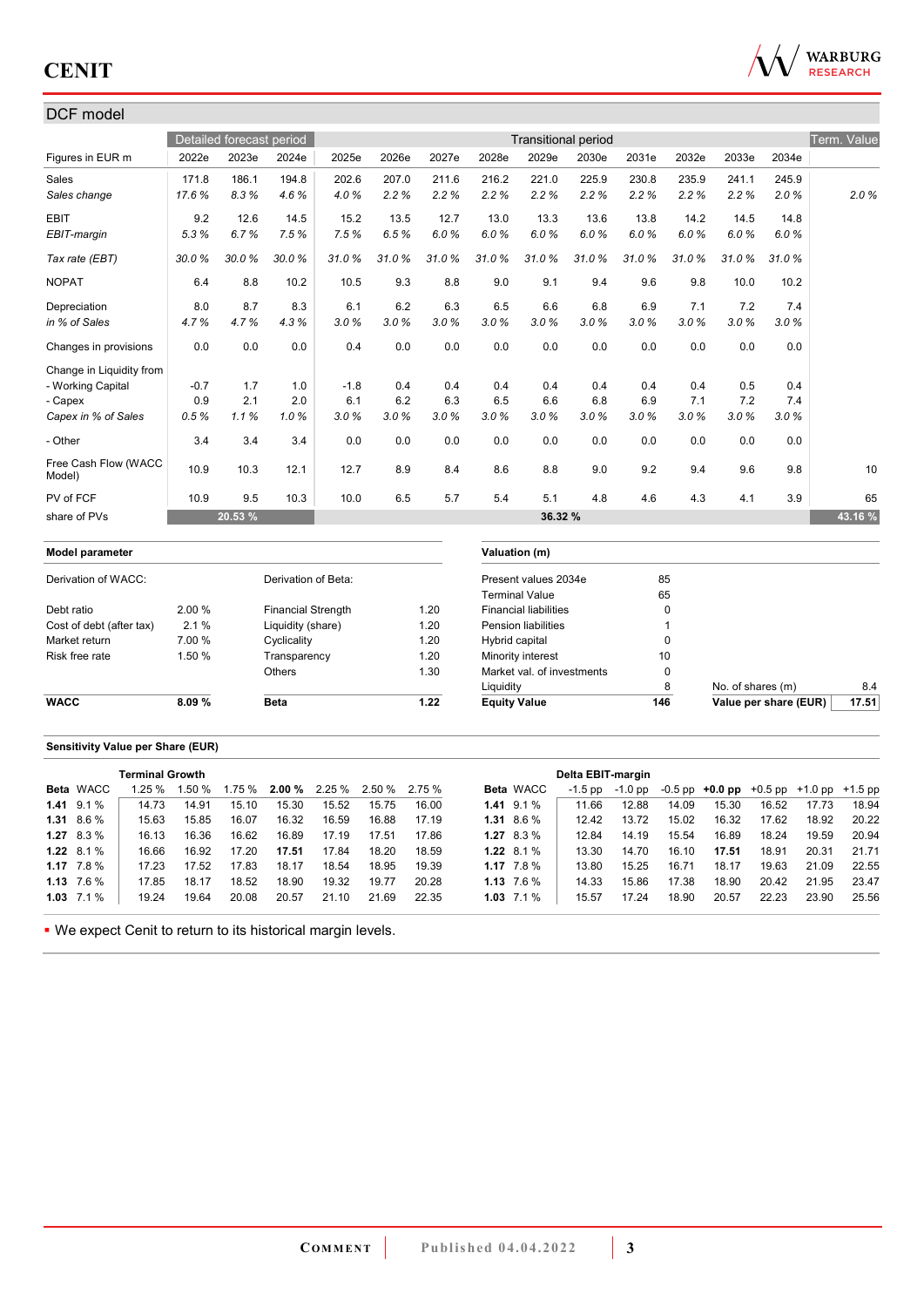

## **Free Cash Flow Value Potential**

Warburg Research's valuation tool "FCF Value Potential" reflects the ability of the company to generate sustainable free cash flows. It is based on the "FCF potential" - a FCF "ex growth" figure - which assumes unchanged working capital and pure maintenance capex. A value indication is derived via the perpetuity of a given year's "FCF potential" with consideration of the weighted costs of capital. The fluctuating value indications over time add a timing element to the DCF model (our preferred valuation tool).

| in EUR m                               | 2018    | 2019    | 2020    | 2021    | 2022e  | 2023e  | 2024e   |
|----------------------------------------|---------|---------|---------|---------|--------|--------|---------|
| Net Income before minorities           | 6.1     | 7.0     | 2.3     | 4.4     | 6.1    | 8.4    | 9.8     |
| + Depreciation + Amortisation          | 2.9     | 6.0     | 6.0     | 5.0     | 8.0    | 8.7    | 8.3     |
| - Net Interest Income                  | $-0.1$  | $-0.3$  | $-0.2$  | 0.3     | $-0.5$ | $-0.5$ | $-0.5$  |
| - Maintenance Capex                    | 0.5     | 0.4     | 0.4     | 0.2     | 0.4    | 0.9    | 0.8     |
| + Other                                | 0.0     | 0.0     | $-3.4$  | $-3.5$  | $-3.3$ | $-3.3$ | $-3.3$  |
| = Free Cash Flow Potential             | 8.6     | 12.9    | 4.7     | 5.4     | 10.9   | 13.4   | 14.5    |
| FCF Potential Yield (on market EV)     | 6.0%    | 12.1 %  | 5.9%    | 5.2%    | 9.1%   | 11.9%  | 13.8%   |
| <b>WACC</b>                            | 8.09%   | 8.09%   | 8.09%   | 8.09%   | 8.09 % | 8.09%  | 8.09%   |
| = Enterprise Value (EV)                | 145.1   | 106.3   | 80.3    | 103.7   | 119.7  | 113.0  | 105.4   |
| = Fair Enterprise Value                | 106.8   | 159.0   | 58.3    | 67.1    | 135.2  | 166.3  | 179.6   |
| - Net Debt (Cash)                      | $-26.4$ | $-26.4$ | $-26.4$ | $-26.4$ | $-1.7$ | $-8.4$ | $-16.1$ |
| - Pension Liabilities                  | 1.4     | 1.4     | 1.4     | 1.4     | 1.4    | 1.4    | 1.4     |
| - Other                                | 0.0     | 0.0     | 0.0     | 0.0     | 0.0    | 0.0    | 0.0     |
| - Market value of minorities           | 10.0    | 10.0    | 10.0    | 10.0    | 10.0   | 10.0   | 10.0    |
| + Market value of investments          | 0.0     | 0.0     | 0.0     | 0.0     | 0.0    | 0.0    | 0.0     |
| = Fair Market Capitalisation           | 121.7   | 173.9   | 73.3    | 82.1    | 125.5  | 163.3  | 184.3   |
| Number of shares, average              | 8.4     | 8.4     | 8.4     | 8.4     | 8.4    | 8.4    | 8.4     |
| = Fair value per share (EUR)           | 14.55   | 20.79   | 8.76    | 9.81    | 15.00  | 19.52  | 22.02   |
| premium $(-)$ / discount $(+)$ in %    |         |         |         |         | 14.1 % | 48.4 % | 67.4 %  |
| Sensitivity Fair value per Share (EUR) |         |         |         |         |        |        |         |
| 11.09 %                                | 11.10   | 15.65   | 6.87    | 7.64    | 10.63  | 14.14  | 16.21   |
| 10.09 %                                | 12.02   | 17.02   | 7.37    | 8.22    | 11.80  | 15.58  | 17.76   |
| 9.09%                                  | 13.15   | 18.70   | 7.99    | 8.93    | 13.22  | 17.33  | 19.66   |
| <b>WACC</b><br>8.09%                   | 14.55   | 20.79   | 8.76    | 9.81    | 15.00  | 19.52  | 22.02   |
| 7.09 %                                 | 16.35   | 23.47   | 9.74    | 10.94   | 17.28  | 22.32  | 25.05   |
| 6.09%                                  | 18.74   | 27.03   | 11.05   | 12.45   | 20.31  | 26.04  | 29.07   |
| 5.09 %                                 | 22.07   | 31.99   | 12.86   | 14.54   | 24.53  | 31.23  | 34.67   |

**Business model with low capex requirements and high FCF...** 

**...** provides scope for acquisitions and a shareholder-friendly dividend policy.

FCF-Value-CAGR 2018-2024e: 7%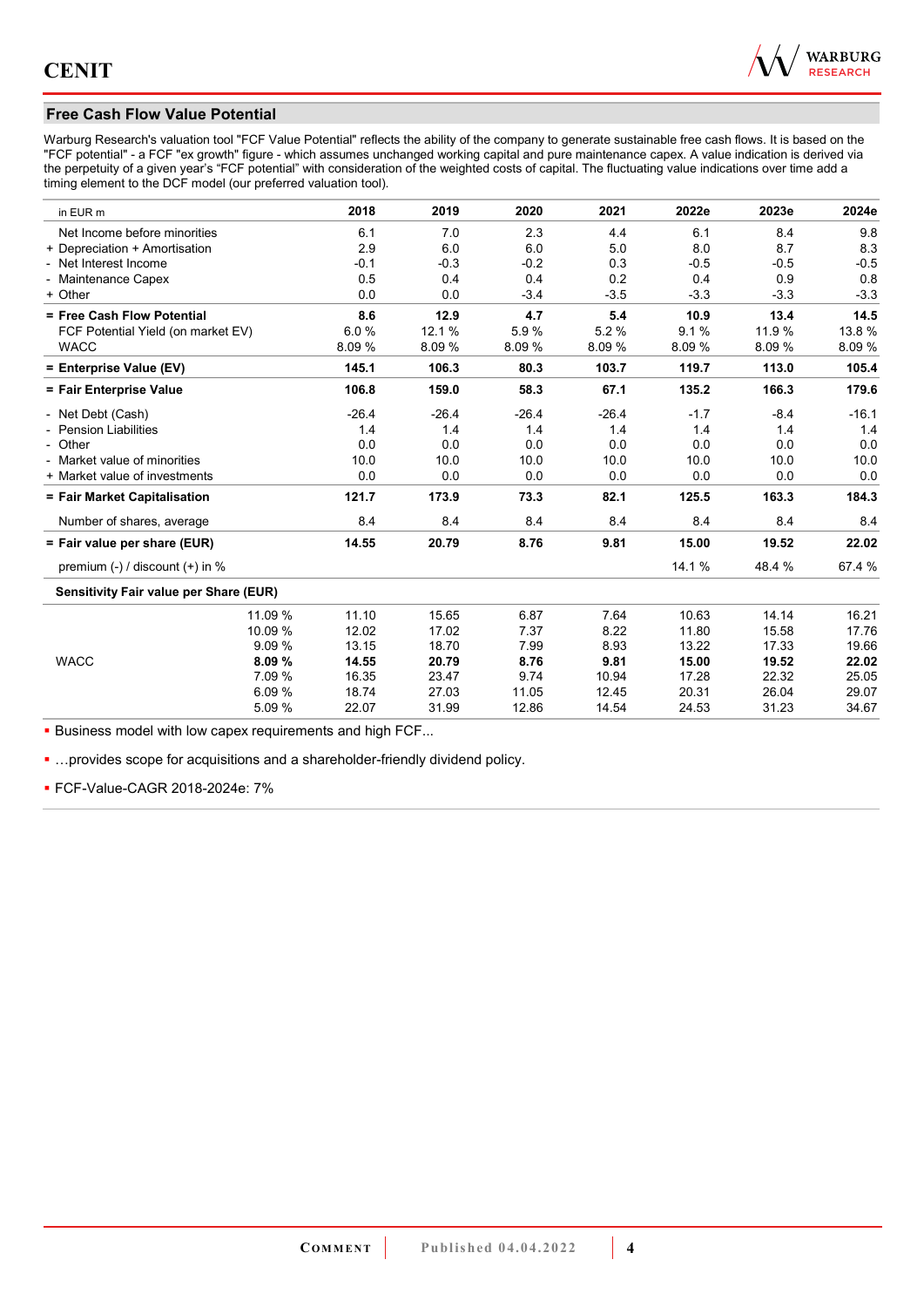

#### Valuation 2018 2019 2020 2021 2022e 2023e 2024e Price / Book 4.0 x 2.8 x 2.3 x 2.8 x 2.5 x 2.2 x 2.0 x Book value per share ex intangibles 2.90 3.30 3.70 3.90 1.09 2.09 3.14 EV / Sales 0.9 x 0.6 x 0.6 x 0.7 x 0.7 x 0.6 x 0.5 x EV / EBITDA 12.1 x 7.0 x 8.4 x 9.2 x 7.0 x 5.3 x 4.6 x EV / EBIT 16.1 x 11.6 x 22.1 x 16.6 x 13.0 x 9.0 x 7.3 x EV / EBIT adj.\*<br>P / FCF 19.1 x 19.5 x 11.9 x 27.6 x 10.4 x 10.9 x 9.3 x P / FCF 19.1 x 19.5 x 11.9 x 27.6 x 10.4 x 10.9 x 9.3 x P / E 25.7 x 16.5 x 40.4 x 27.8 x 19.6 x 14.0 x 12.0 x P / E adj.\* 25.7 x 16.5 x 40.4 x 27.8 x 19.6 x 14.0 x 12.0 x Dividend Yield 3.3 % n.a. 4.2 % 5.3 % 3.0 % 3.8 % 4.6 % FCF Potential Yield (on market EV) 6.0 % 12.1 % 5.9 % 5.2 % 9.1 % 11.9 % 13.8 % \*Adjustments made for: -

#### **Company Specific Items**

|                        | 2018   | 2019   | 2020  | 2021  | 2022e | 2023e | 2024e |
|------------------------|--------|--------|-------|-------|-------|-------|-------|
| Consulting and Service | 49.78  | 49.49  | 38.49 | 39.82 | 41.41 | 42.86 | 44.15 |
| Software               | 15.45  | 16.54  | 15.93 | 17.69 | 20.52 | 24.21 | 28.57 |
| Third-party software   | 104.30 | 105.63 | 87.40 | 88.54 | 89.87 | 91.04 | 92.04 |
| Merchandise            | 0.47   | 0.24   | 0.31  | 0.02  | 0.02  | 0.02  | 0.02  |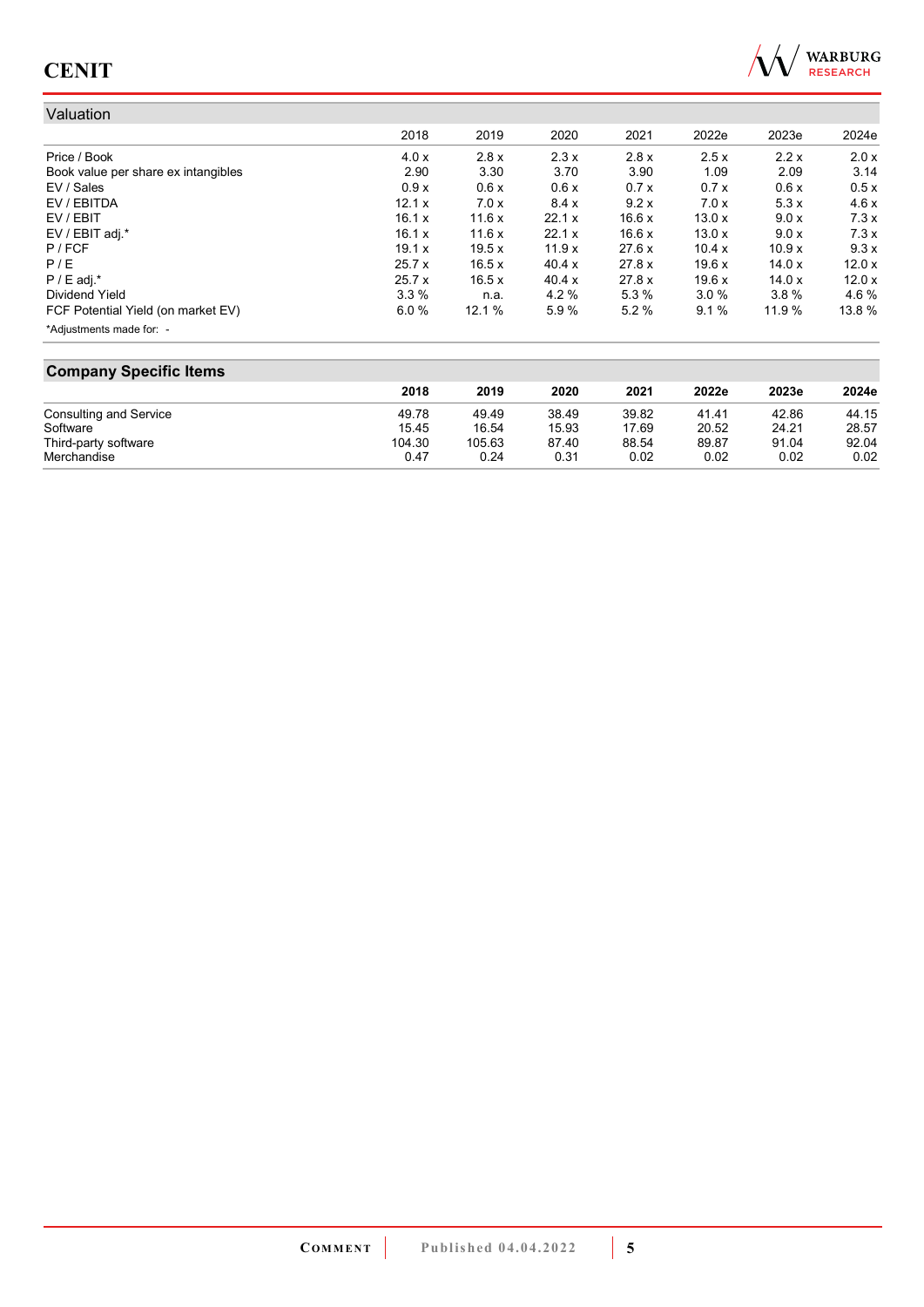

## **Consolidated profit & loss**

| In EUR <sub>m</sub>                              | 2018   | 2019  | 2020     | 2021  | 2022e  | 2023e | 2024e |
|--------------------------------------------------|--------|-------|----------|-------|--------|-------|-------|
| <b>Sales</b>                                     | 170.0  | 171.7 | 142.1    | 146.1 | 171.8  | 186.1 | 194.8 |
| Change Sales yoy                                 | 12.1 % | 1.0%  | $-17.2%$ | 2.8%  | 17.6 % | 8.3%  | 4.6%  |
| Increase / decrease in inventory                 | 0.0    | 0.0   | 0.0      | 0.0   | 0.0    | 0.0   | 0.0   |
| Own work capitalised                             | 0.0    | 0.0   | 0.0      | 0.0   | 0.0    | 0.0   | 0.0   |
| <b>Total Sales</b>                               | 170.0  | 171.7 | 142.1    | 146.1 | 171.8  | 186.1 | 194.8 |
| Material expenses                                | 84.2   | 86.3  | 70.3     | 68.6  | 76.0   | 81.9  | 85.6  |
| <b>Gross profit</b>                              | 85.8   | 85.5  | 71.9     | 77.5  | 95.8   | 104.2 | 109.2 |
| Gross profit margin                              | 50.4%  | 49.8% | 50.6%    | 53.0% | 55.8%  | 56.0% | 56.1% |
| Personnel expenses                               | 58.6   | 60.3  | 54.8     | 59.7  | 69.5   | 74.0  | 77.0  |
| Other operating income                           | 1.9    | 1.3   | 1.2      | 2.3   | 2.9    | 3.0   | 3.1   |
| Other operating expenses                         | 17.1   | 11.3  | 8.6      | 8.8   | 12.0   | 12.0  | 12.5  |
| Unfrequent items                                 | 0.0    | 0.0   | 0.0      | 0.0   | 0.0    | 0.0   | 0.0   |
| <b>EBITDA</b>                                    | 11.9   | 15.2  | 9.6      | 11.3  | 17.2   | 21.3  | 22.8  |
| Margin                                           | 7.0%   | 8.9%  | 6.8%     | 7.7%  | 10.0%  | 11.4% | 11.7% |
| Depreciation of fixed assets                     | 1.1    | 4.3   | 4.4      | 4.1   | 4.5    | 4.5   | 4.5   |
| <b>EBITA</b>                                     | 10.9   | 11.0  | 5.2      | 7.2   | 12.7   | 16.8  | 18.3  |
| Amortisation of intangible assets                | 1.9    | 1.8   | 1.6      | 1.0   | 3.5    | 4.2   | 3.8   |
| Goodwill amortisation                            | 0.0    | 0.0   | 0.0      | 0.0   | 0.0    | 0.0   | 0.0   |
| <b>EBIT</b>                                      | 9.0    | 9.2   | 3.6      | 6.2   | 9.2    | 12.6  | 14.5  |
| Margin                                           | 5.3%   | 5.4%  | 2.6%     | 4.3%  | 5.3%   | 6.7%  | 7.5%  |
| EBIT adj.                                        | 9.0    | 9.2   | 3.6      | 6.2   | 9.2    | 12.6  | 14.5  |
| Interest income                                  | 0.0    | 0.0   | 0.0      | 0.0   | 0.0    | 0.0   | 0.0   |
| Interest expenses                                | 0.1    | 0.3   | 0.2      | 0.2   | 0.5    | 0.5   | 0.5   |
| Other financial income (loss)                    | 0.0    | 0.0   | 0.0      | 0.4   | 0.0    | 0.0   | 0.0   |
| <b>EBT</b>                                       | 9.0    | 8.9   | 3.4      | 6.5   | 8.7    | 12.1  | 14.0  |
| Margin                                           | 5.3%   | 5.2%  | 2.4%     | 4.5%  | 5.1%   | 6.5%  | 7.2%  |
| <b>Total taxes</b>                               | 2.8    | 1.9   | 1.1      | 2.2   | 2.6    | 3.6   | 4.2   |
| Net income from continuing operations            | 6.1    | 7.0   | 2.3      | 4.4   | 6.1    | 8.4   | 9.8   |
| Income from discontinued operations (net of tax) | 0.0    | 0.0   | 0.0      | 0.0   | 0.0    | 0.0   | 0.0   |
| Net income before minorities                     | 6.1    | 7.0   | 2.3      | 4.4   | 6.1    | 8.4   | 9.8   |
| Minority interest                                | 0.2    | 0.1   | 0.0      | 0.1   | 0.5    | 0.6   | 0.7   |
| <b>Net income</b>                                | 5.9    | 6.9   | 2.3      | 4.3   | 5.6    | 7.8   | 9.2   |
| Margin                                           | 3.5%   | 4.0%  | 1.6%     | 2.9%  | 3.3%   | 4.2%  | 4.7%  |
| Number of shares, average                        | 8.4    | 8.4   | 8.4      | 8.4   | 8.4    | 8.4   | 8.4   |
| <b>EPS</b>                                       | 0.71   | 0.82  | 0.28     | 0.51  | 0.67   | 0.94  | 1.10  |
| EPS adj.                                         | 0.71   | 0.82  | 0.28     | 0.51  | 0.67   | 0.94  | 1.10  |
| *Adjustments made for:                           |        |       |          |       |        |       |       |

**Guidance: 2022: sales approx. EUR 170m; EBIT approx. EUR 9m.**

## **Financial Ratios**

|                               | 2018    | 2019    | 2020    | 2021    | 2022e  | 2023e  | 2024e  |
|-------------------------------|---------|---------|---------|---------|--------|--------|--------|
| Total Operating Costs / Sales | 93.0%   | 91.1%   | 93.2%   | 92.3%   | 90.0%  | 88.6%  | 88.3%  |
| <b>Operating Leverage</b>     | $-2.5x$ | 1.8x    | 3.5x    | 25.8x   | 2.7x   | 4.4x   | 3.4x   |
| EBITDA / Interest expenses    | 168.3 x | 51.1 x  | 47.5 x  | 70.0 x  | 34.4 x | 42.5x  | 45.7 x |
| Tax rate (EBT)                | 31.6 %  | 21.8 %  | 33.2 %  | 33.2 %  | 30.0 % | 30.0 % | 30.0 % |
| Dividend Payout Ratio         | 81.9%   | $0.0\%$ | 171.6 % | 144.1 % | 55.0 % | 49.6 % | 51.1 % |
| Sales per Employee            | n.a.    | n.a.    | n.a.    | n.a.    | n.a.   | n.a.   | n.a.   |







 $2019$ 

2018





**COMMENT** Published 04.04.2022 **6** 

2020 2021 2022e 2023e 2024e

- Gross profit margin - Total Operating Costs / Sales - EBIT margin

7%

6%

5 %

3 %

1 %

 $0%$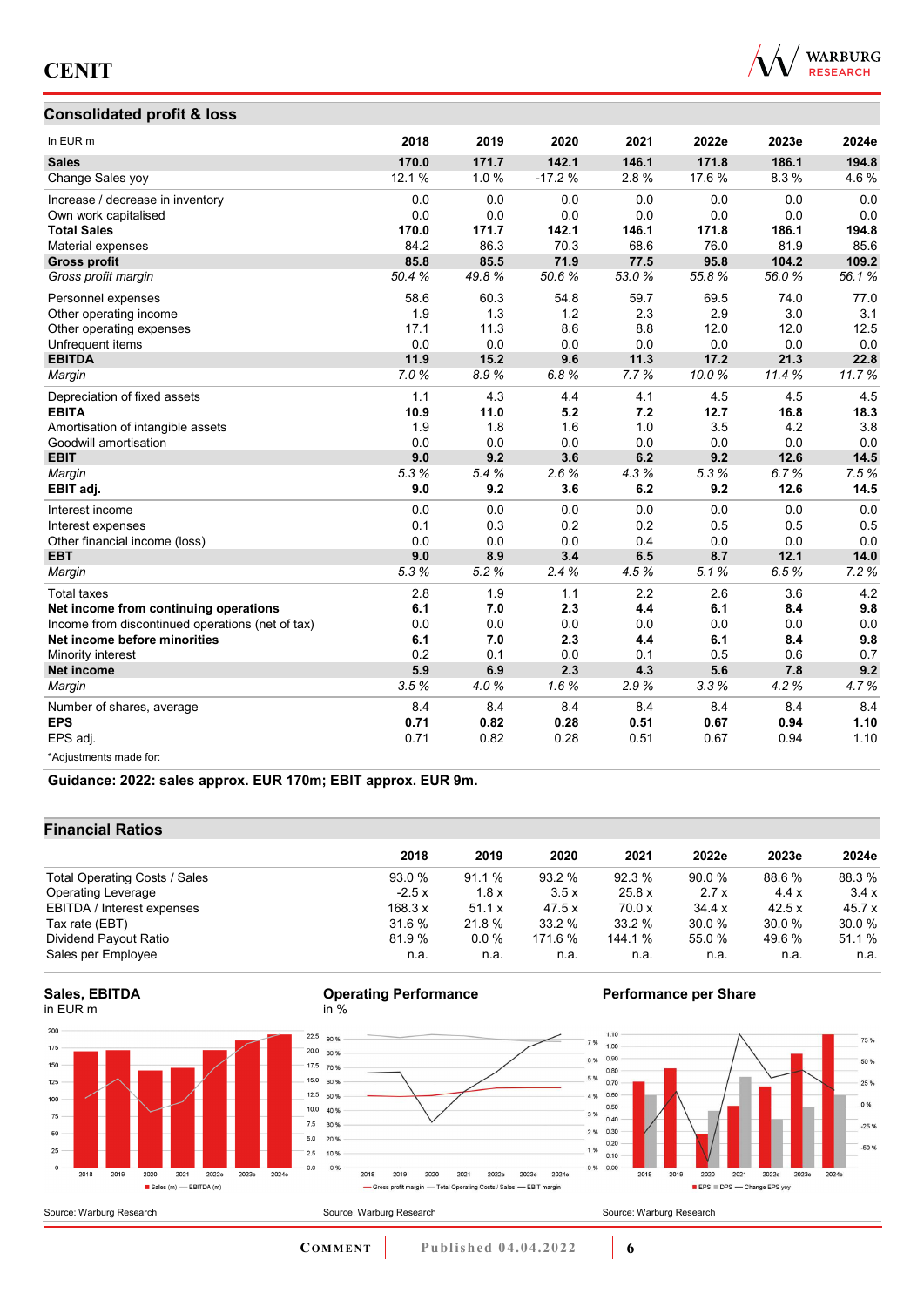### **Consolidated balance sheet**



| <b>Consolidated balance sheet</b>                       |      |      |      |      |       |       |       |
|---------------------------------------------------------|------|------|------|------|-------|-------|-------|
| In EUR <sub>m</sub>                                     | 2018 | 2019 | 2020 | 2021 | 2022e | 2023e | 2024e |
| <b>Assets</b>                                           |      |      |      |      |       |       |       |
| Goodwill and other intangible assets                    | 13.5 | 12.2 | 11.1 | 10.3 | 35.2  | 32.0  | 29.1  |
| thereof other intangible assets                         | 1.6  | 1.3  | 0.9  | 0.6  | 0.2   | 0.4   | 0.5   |
| thereof Goodwill                                        | 6.6  | 6.6  | 6.6  | 6.6  | 20.6  | 20.6  | 20.6  |
| Property, plant and equipment                           | 2.7  | 2.4  | 1.8  | 1.4  | 1.8   | 1.8   | 1.8   |
| <b>Financial assets</b>                                 | 2.6  | 2.7  | 2.6  | 3.2  | 3.2   | 3.2   | 3.2   |
| Other long-term assets                                  | 0.0  | 14.1 | 11.9 | 10.5 | 11.0  | 11.4  | 11.9  |
| <b>Fixed assets</b>                                     | 18.7 | 31.4 | 27.3 | 25.4 | 51.2  | 48.4  | 46.0  |
| Inventories                                             | 0.0  | 0.3  | 0.0  | 0.0  | 0.1   | 0.1   | 0.1   |
| Accounts receivable                                     | 25.0 | 24.1 | 17.0 | 26.8 | 24.0  | 26.0  | 27.2  |
| Liquid assets                                           | 18.0 | 18.5 | 26.1 | 26.4 | 11.7  | 18.4  | 26.1  |
| Other short-term assets                                 | 17.3 | 15.1 | 13.0 | 14.2 | 14.2  | 14.2  | 14.2  |
| <b>Current assets</b>                                   | 60.3 | 58.0 | 56.1 | 67.4 | 50.0  | 58.7  | 67.5  |
| <b>Total Assets</b>                                     | 79.1 | 89.3 | 83.4 | 92.8 | 101.2 | 107.1 | 113.6 |
| Liabilities and shareholders' equity                    |      |      |      |      |       |       |       |
| Subscribed capital                                      | 8.4  | 8.4  | 8.4  | 8.4  | 8.4   | 8.4   | 8.4   |
| Capital reserve                                         | 1.1  | 1.1  | 1.1  | 1.1  | 1.1   | 1.1   | 1.1   |
| Retained earnings                                       | 14.1 | 14.2 | 14.2 | 14.5 | 13.8  | 18.3  | 23.3  |
| Other equity components                                 | 14.3 | 16.2 | 18.4 | 19.0 | 21.1  | 21.8  | 22.7  |
| Shareholders' equity                                    | 37.8 | 39.8 | 42.1 | 42.9 | 44.3  | 49.5  | 55.4  |
| Minority interest                                       | 1.3  | 1.1  | 0.7  | 0.8  | 10.0  | 10.0  | 10.0  |
| <b>Total equity</b>                                     | 39.1 | 40.9 | 42.7 | 43.6 | 54.3  | 59.5  | 65.4  |
| Provisions                                              | 0.9  | 1.9  | 2.8  | 2.0  | 2.0   | 2.0   | 2.0   |
| thereof provisions for pensions and similar obligations | 0.1  | 1.5  | 1.6  | 1.4  | 1.4   | 1.4   | 1.4   |
| Financial liabilities (total)                           | 0.0  | 0.0  | 0.0  | 0.0  | 10.0  | 10.0  | 10.0  |
| Short-term financial liabilities                        | 0.0  | 0.0  | 0.0  | 0.0  | 0.0   | 0.0   | 0.0   |
| Accounts payable                                        | 7.9  | 6.0  | 3.3  | 6.0  | 4.0   | 4.3   | 4.5   |
| <b>Other liabilities</b>                                | 31.1 | 40.5 | 34.7 | 41.2 | 30.9  | 31.3  | 31.7  |
| <b>Liabilities</b>                                      | 40.0 | 48.4 | 40.7 | 49.2 | 46.9  | 47.6  | 48.2  |
| Total liabilities and shareholders' equity              | 79.1 | 89.3 | 83.4 | 92.8 | 101.2 | 107.1 | 113.6 |

## **Financial Ratios**

|                                         | 2018     | 2019     | 2020     | 2021     | 2022e   | 2023e    | 2024e    |
|-----------------------------------------|----------|----------|----------|----------|---------|----------|----------|
| <b>Efficiency of Capital Employment</b> |          |          |          |          |         |          |          |
| <b>Operating Assets Turnover</b>        | 9.9x     | 9.0 x    | 10.9x    | 7.7x     | 9.2 x   | 9.1x     | 9.1x     |
| Capital Employed Turnover               | 8.0 x    | 7.2x     | 7.8x     | 7.8x     | 3.2x    | 3.5x     | 3.8x     |
| <b>ROA</b>                              | 31.8 %   | 21.9 %   | 8.5%     | 16.7 %   | 10.9 %  | 16.2 %   | 19.9 %   |
| <b>Return on Capital</b>                |          |          |          |          |         |          |          |
| ROCE (NOPAT)                            | 32.0 %   | 31.9%    | 11.5 %   | 22.6 %   | 17.7 %  | 16.5 %   | 19.7 %   |
| <b>ROE</b>                              | 15.4 %   | 17.7 %   | 5.7%     | 10.0%    | 12.9 %  | 16.7 %   | 17.5 %   |
| Adj. ROE                                | 15.4 %   | 17.7 %   | 5.7%     | 10.0%    | 12.9 %  | 16.7 %   | 17.5 %   |
| <b>Balance sheet quality</b>            |          |          |          |          |         |          |          |
| Net Debt                                | $-17.9$  | $-17.0$  | $-24.5$  | $-25.0$  | $-0.3$  | $-7.0$   | $-14.7$  |
| Net Financial Debt                      | $-18.0$  | $-18.5$  | $-26.1$  | $-26.4$  | $-1.7$  | $-8.4$   | $-16.1$  |
| Net Gearing                             | $-45.8%$ | $-41.5%$ | $-57.3%$ | $-57.2%$ | $-0.6%$ | $-11.8%$ | $-22.4%$ |
| Net Fin. Debt / EBITDA                  | n.a.     | n.a.     | n.a.     | n.a.     | n.a.    | n.a.     | n.a.     |
| Book Value / Share                      | 4.5      | 4.8      | 5.0      | 5.1      | 5.3     | 5.9      | 6.6      |
| Book value per share ex intangibles     | 2.9      | 3.3      | 3.7      | 3.9      | 1.1     | 2.1      | 3.1      |

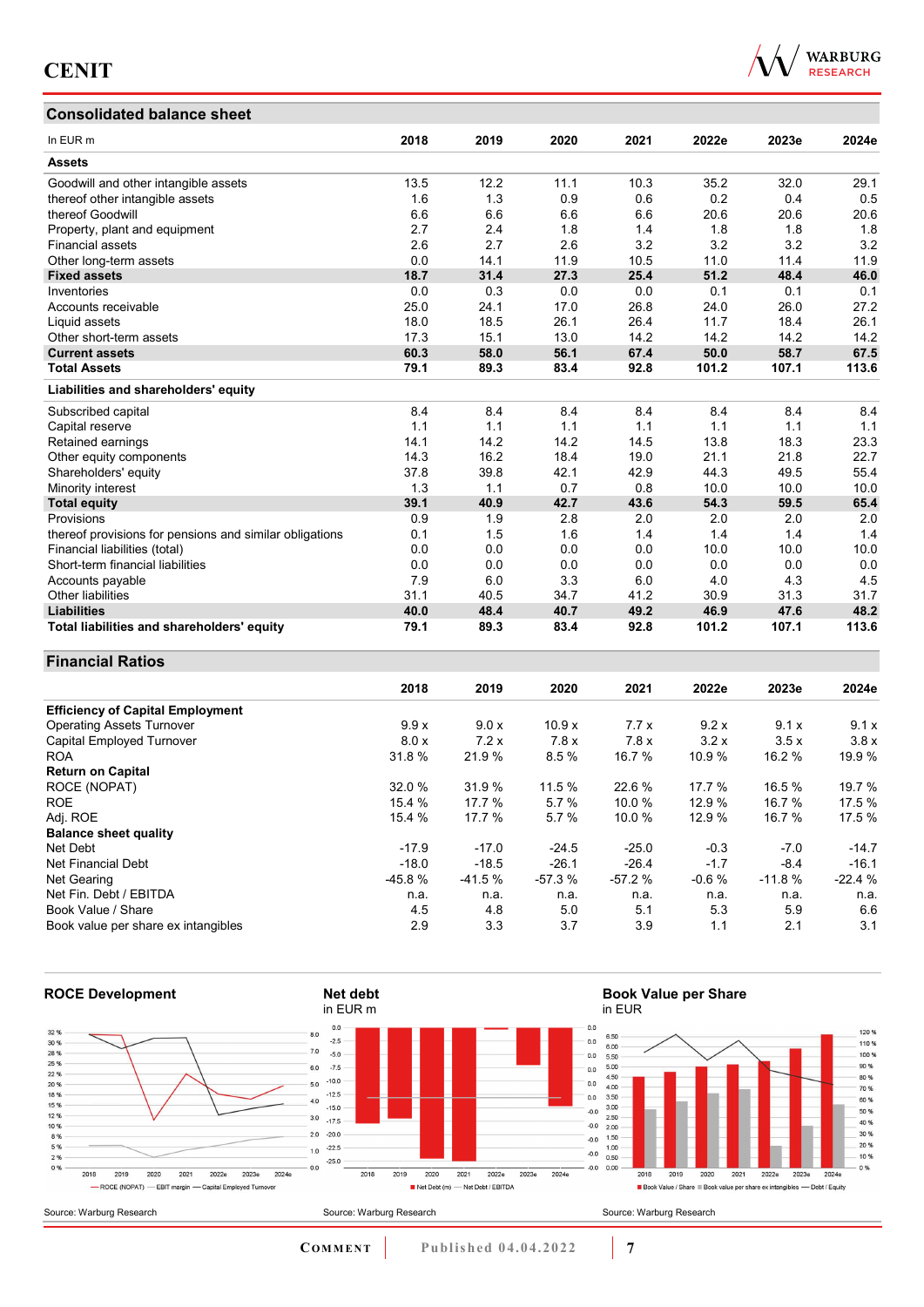## **Consolidated cash flow statement**



| In EUR m                                               | 2018   | 2019   | 2020   | 2021    | 2022e   | 2023e  | 2024e  |
|--------------------------------------------------------|--------|--------|--------|---------|---------|--------|--------|
| Net income                                             | 6.1    | 7.0    | 2.3    | 4.4     | 6.1     | 8.4    | 9.8    |
| Depreciation of fixed assets                           | 1.1    | 4.3    | 4.4    | 4.1     | 4.5     | 4.5    | 4.5    |
| Amortisation of goodwill                               | 0.0    | 0.0    | 0.0    | 0.0     | 0.0     | 0.0    | 0.0    |
| Amortisation of intangible assets                      | 1.9    | 1.8    | 1.6    | 1.0     | 3.5     | 4.2    | 3.8    |
| Increase/decrease in long-term provisions              | 0.0    | 0.7    | 0.0    | 0.3     | 0.0     | 0.0    | 0.0    |
| Other non-cash income and expenses                     | $-1.0$ | $-0.2$ | 0.9    | $-0.4$  | 0.0     | 0.0    | 0.0    |
| Cash Flow before NWC change                            | 8.1    | 13.5   | 9.1    | 9.3     | 14.1    | 17.1   | 18.1   |
| Increase / decrease in inventory                       | 0.1    | $-0.2$ | 0.2    | 0.0     | $-0.1$  | 0.0    | 0.0    |
| Increase / decrease in accounts receivable             | 4.5    | 3.0    | 9.0    | $-11.4$ | 2.8     | $-2.0$ | $-1.2$ |
| Increase / decrease in accounts payable                | $-3.1$ | $-4.6$ | $-6.0$ | 10.3    | $-2.0$  | 0.3    | 0.2    |
| Increase / decrease in other working capital positions | 0.0    | 0.0    | 0.0    | 0.0     | 0.0     | 0.0    | 0.0    |
| Increase / decrease in working capital (total)         | 1.5    | $-1.9$ | 3.2    | $-1.1$  | 0.7     | $-1.7$ | $-1.0$ |
| Net cash provided by operating activities [1]          | 9.6    | 11.7   | 12.3   | 8.2     | 14.8    | 15.4   | 17.1   |
| Investments in intangible assets                       | $-0.5$ | $-0.5$ | $-0.4$ | $-0.2$  | $-0.4$  | $-1.0$ | $-0.9$ |
| Investments in property, plant and equipment           | $-1.1$ | $-2.0$ | $-0.4$ | $-0.4$  | $-0.5$  | $-1.1$ | $-1.1$ |
| Payments for acquisitions                              | $-0.2$ | $-0.1$ | $-0.1$ | 0.0     | $-29.0$ | 0.0    | 0.0    |
| <b>Financial investments</b>                           | 2.0    | 0.1    | 0.0    | 0.3     | 0.0     | 0.0    | 0.0    |
| Income from asset disposals                            | 0.0    | 0.0    | 0.0    | 0.0     | 0.0     | 0.0    | 0.0    |
| Net cash provided by investing activities [2]          | $-3.8$ | $-2.8$ | $-0.9$ | $-0.9$  | $-29.9$ | $-2.1$ | $-2.0$ |
| Change in financial liabilities                        | 0.0    | 0.0    | 0.0    | 0.0     | 10.0    | 0.0    | 0.0    |
| Dividends paid                                         | $-8.4$ | $-5.0$ | 0.0    | $-3.9$  | $-6.3$  | $-3.3$ | $-4.2$ |
| Purchase of own shares                                 | 0.0    | 0.0    | 0.0    | 0.0     | 0.0     | 0.0    | 0.0    |
| Capital measures                                       | 0.0    | 0.0    | 0.0    | 0.0     | 0.0     | 0.0    | 0.0    |
| Other                                                  | $-0.1$ | $-3.6$ | $-3.7$ | $-3.3$  | $-3.3$  | $-3.3$ | $-3.3$ |
| Net cash provided by financing activities [3]          | $-8.5$ | $-8.6$ | $-3.7$ | $-7.2$  | 0.4     | $-6.6$ | $-7.5$ |
| Change in liquid funds [1]+[2]+[3]                     | $-2.7$ | 0.3    | 7.7    | 0.1     | $-14.6$ | 6.7    | 7.7    |
| Effects of exchange-rate changes on cash               | 0.2    | 0.1    | $-0.1$ | 0.2     | 0.0     | 0.0    | 0.0    |
| Cash and cash equivalent at end of period              | 18.0   | 18.5   | 26.1   | 26.4    | 11.7    | 18.4   | 26.1   |

## **Financial Ratios**

|                                      | 2018     | 2019    | 2020     | 2021      | 2022e   | 2023e   | 2024e    |
|--------------------------------------|----------|---------|----------|-----------|---------|---------|----------|
| <b>Cash Flow</b>                     |          |         |          |           |         |         |          |
| <b>FCF</b>                           | 8.0      | 5.8     | 8.0      | 4.3       | 10.6    | 10.1    | 11.8     |
| Free Cash Flow / Sales               | 4.7%     | 3.4%    | 5.6 %    | 2.9 %     | 6.2%    | 5.4%    | 6.1%     |
| Free Cash Flow Potential             | 8.6      | 12.9    | 4.7      | 5.4       | 10.9    | 13.4    | 14.5     |
| Free Cash Flow / Net Profit          | 134.3 %  | 84.6 %  | 343.7 %  | 101.2 %   | 189.7 % | 128.4 % | 129.1 %  |
| Interest Received / Avg. Cash        | 0.0%     | 0.0 %   | 0.0%     | $0.0\%$   | 0.0%    | 0.0%    | $0.0 \%$ |
| Interest Paid / Avg. Debt            | n.a.     | n.a.    | n.a.     | 16100.0 % | 10.0 %  | 5.0%    | 5.0%     |
| <b>Management of Funds</b>           |          |         |          |           |         |         |          |
| Investment ratio                     | 1.0%     | 1.5%    | 0.6%     | 0.4%      | 0.5%    | $1.1\%$ | $1.0 \%$ |
| Maint. Capex / Sales                 | 0.3%     | 0.3%    | 0.3%     | 0.1%      | 0.2%    | 0.5%    | 0.4%     |
| Capex / Dep                          | 55.7 %   | 41.5 %  | 13.4 %   | 12.8 %    | 11.3%   | 24.1 %  | 24.1 %   |
| Avg. Working Capital / Sales         | 9.5%     | 9.1%    | 9.8%     | 9.9%      | 10.0 %  | 9.5%    | 9.8%     |
| Trade Debtors / Trade Creditors      | 315.4 %  | 404.5 % | 520.8%   | 444.2 %   | 600.0 % | 604.7 % | 604.4 %  |
| <b>Inventory Turnover</b>            | 2807.9 x | 334.3 x | 5855.7 x | 4573.0 x  | 873.9 x | 941.4 x | 984.0 x  |
| Receivables collection period (days) | 54       | 51      | 44       | 67        | 51      | 51      | 51       |
| Payables payment period (days)       | 34       | 25      | 17       | 32        | 19      | 19      | 19       |
| Cash conversion cycle (Days)         | 9        | 19      | 14       | 18        | 17      | 18      | 19       |

#### **CAPEX and Cash Flow** in EUR m





 $\frac{1}{2019}$ 

 $2020$ 

 $2021$ 

FCF (m) - Free Cash Flow / Sales

2022e 2023e

## **Working Capital**



**COMMENT** Published 04.04.2022 **8** 

 $2024e$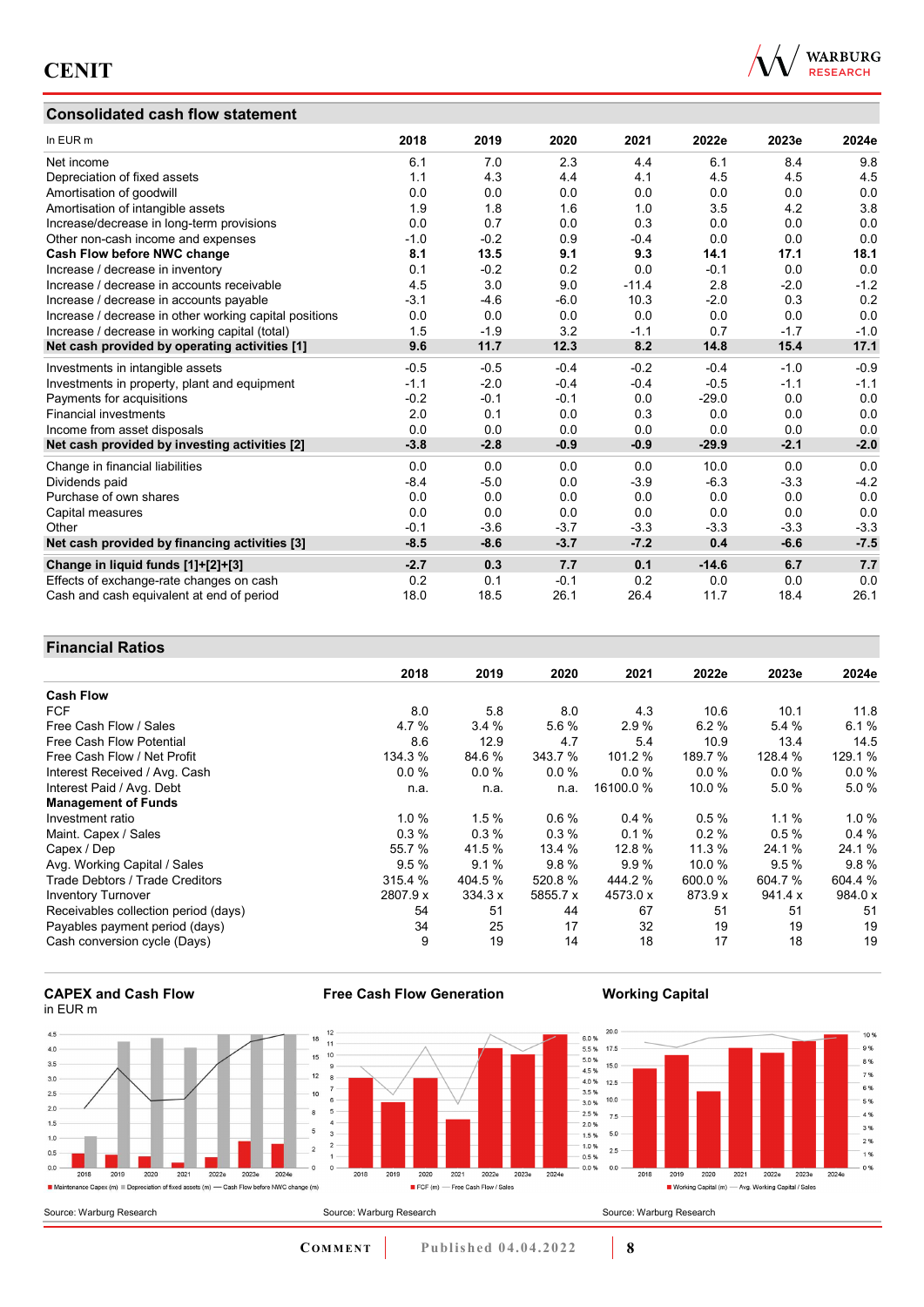

## **LEGAL DISCLAIMER**

This research report ("investment recommendation") was prepared by the Warburg Research GmbH, a fully owned subsidiary of the M.M.Warburg & CO (AG & Co.) KGaA and is passed on by the M.M.Warburg & CO (AG & Co.) KGaA. It is intended solely for the recipient and may not be passed on to another company without their prior consent, regardless of whether the company is part of the same corporation or not. It contains selected information and does not purport to be complete. The investment recommendation is based on publicly available information and data ("information") believed to be accurate and complete. Warburg Research GmbH neither examines the information for accuracy and completeness, nor guarantees its accuracy and completeness. Possible errors or incompleteness of the information do not constitute grounds for liability of M.M.Warburg & CO (AG & Co.) KGaA or Warburg Research GmbH for damages of any kind whatsoever, and M.M.Warburg & CO (AG & Co.) KGaA and Warburg Research GmbH are not liable for indirect and/or direct and/or consequential damages. In particular, neither M.M.Warburg & CO (AG & Co.) KGaA nor Warburg Research GmbH are liable for the statements, plans or other details contained in these investment recommendations concerning the examined companies, their affiliated companies, strategies, economic situations, market and competitive situations, regulatory environment, etc. Although due care has been taken in compiling this investment recommendation, it cannot be excluded that it is incomplete or contains errors. M.M.Warburg & CO (AG & Co.) KGaA and Warburg Research GmbH, their shareholders and employees are not liable for the accuracy and completeness of the statements, estimations and the conclusions derived from the information contained in this investment recommendation. Provided a investment recommendation is being transmitted in connection with an existing contractual relationship, i.e. financial advisory or similar services, the liability of M.M.Warburg & CO (AG & Co.) KGaA and Warburg Research GmbH shall be restricted to gross negligence and wilful misconduct. In case of failure in essential tasks, M.M.Warburg & CO (AG & Co.) KGaA and Warburg Research GmbH are liable for normal negligence. In any case, the liability of M.M.Warburg & CO (AG & Co.) KGaA and Warburg Research GmbH is limited to typical, expectable damages. This investment recommendation does not constitute an offer or a solicitation of an offer for the purchase or sale of any security. Partners, directors or employees of M.M.Warburg & CO (AG & Co.) KGaA, Warburg Research GmbH or affiliated companies may serve in a position of responsibility, i.e. on the board of directors of companies mentioned in the report. Opinions expressed in this investment recommendation are subject to change without notice. All rights reserved.

## **COPYRIGHT NOTICE**

This work including all its parts is protected by copyright. Any use beyond the limits provided by copyright law without permission is prohibited and punishable. This applies, in particular, to reproductions, translations, microfilming, and storage and processing on electronic media of the entire content or parts thereof.

### **DISCLOSURE ACCORDING TO §85 OF THE GERMAN SECURITIES TRADING ACT (WPHG), MAR AND MIFID II INCL. COMMISSION DELEGATED REGULATION (EU) 2016/958 AND (EU) 2017/565**

The valuation underlying the investment recommendation for the company analysed here is based on generally accepted and widely used methods of fundamental analysis, such as e.g. DCF Model, Free Cash Flow Value Potential, NAV, Peer Group Comparison or Sum of the Parts Model (see also [http://www.mmwarburg.de/disclaimer/disclaimer.htm#Valuation\)](http://www.mmwarburg.de/disclaimer/disclaimer.htm#Valuation). The result of this fundamental valuation is modified to take into consideration the analyst's assessment as regards the expected development of investor sentiment and its impact on the share price.

Independent of the applied valuation methods, there is the risk that the price target will not be met, for instance because of unforeseen changes in demand for the company's products, changes in management, technology, economic development, interest rate development, operating and/or material costs, competitive pressure, supervisory law, exchange rate, tax rate etc. For investments in foreign markets and instruments there are further risks, generally based on exchange rate changes or changes in political and social conditions.

This commentary reflects the opinion of the relevant author at the point in time of its compilation. A change in the fundamental factors underlying the valuation can mean that the valuation is subsequently no longer accurate. Whether, or in what time frame, an update of this commentary follows is not determined in advance.

Additional internal and organisational arrangements to prevent or to deal with conflicts of interest have been implemented. Among these are the spatial separation of Warburg Research GmbH from M.M.Warburg & CO (AG & Co.) KGaA and the creation of areas of confidentiality. This prevents the exchange of information, which could form the basis of conflicts of interest for Warburg Research GmbH in terms of the analysed issuers or their financial instruments.

The analysts of Warburg Research GmbH do not receive a gratuity – directly or indirectly – from the investment banking activities of M.M.Warburg & CO (AG & Co.) KGaA or of any company within the Warburg-Group.

All prices of financial instruments given in this investment recommendation are the closing prices on the last stock-market trading day before the publication date stated, unless another point in time is explicitly stated.

M.M.Warburg & CO (AG & Co.) KGaA and Warburg Research GmbH are subject to the supervision of the Federal Financial Supervisory Authority, BaFin. M.M.Warburg & CO (AG & Co.) KGaA is additionally subject to the supervision of the European Central Bank (ECB).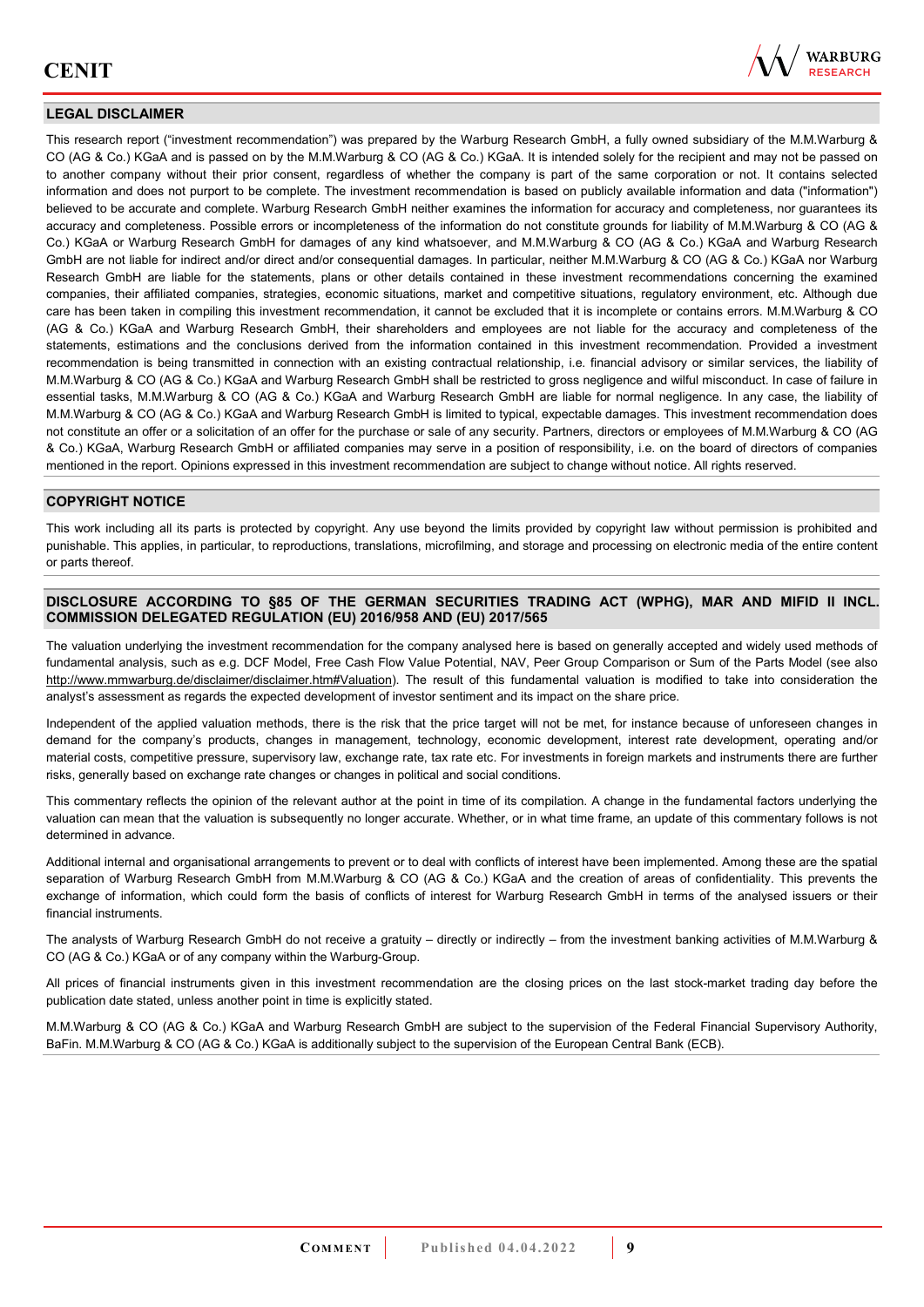

### **SOURCES**

All **data and consensus estimates** have been obtained from FactSet except where stated otherwise.

The **Warburg ESG Risk Score** is based on information © 2020 MSCI ESG Research LLC. Reproduced by permission. Although Warburg Research's information providers, including without limitation, MSCI ESG Research LLC and its affiliates (the "ESG Parties"), obtain information (the "Information") from sources they consider reliable, none of the ESG Parties warrants or guarantees the originality, accuracy and/or completeness, of any data herein and expressly disclaim all express or implied warranties, including those of merchantability and fitness for a particular purpose. The Information may only be used for your internal use, may not be reproduced or redisseminated in any form and may not be used as a basis for, or a component, of any financial instruments or products indices. Further, none of the Information can in and of itself be used to determine which securities to buy or sell or when to buy or sell them. None of the ESG Parties shall have any liability for any errors or omissions in connection with any data herein, or any liability for any direct, indirect, special, punitive, consequential or any other damage (including lost profits) even if notified of the possibility.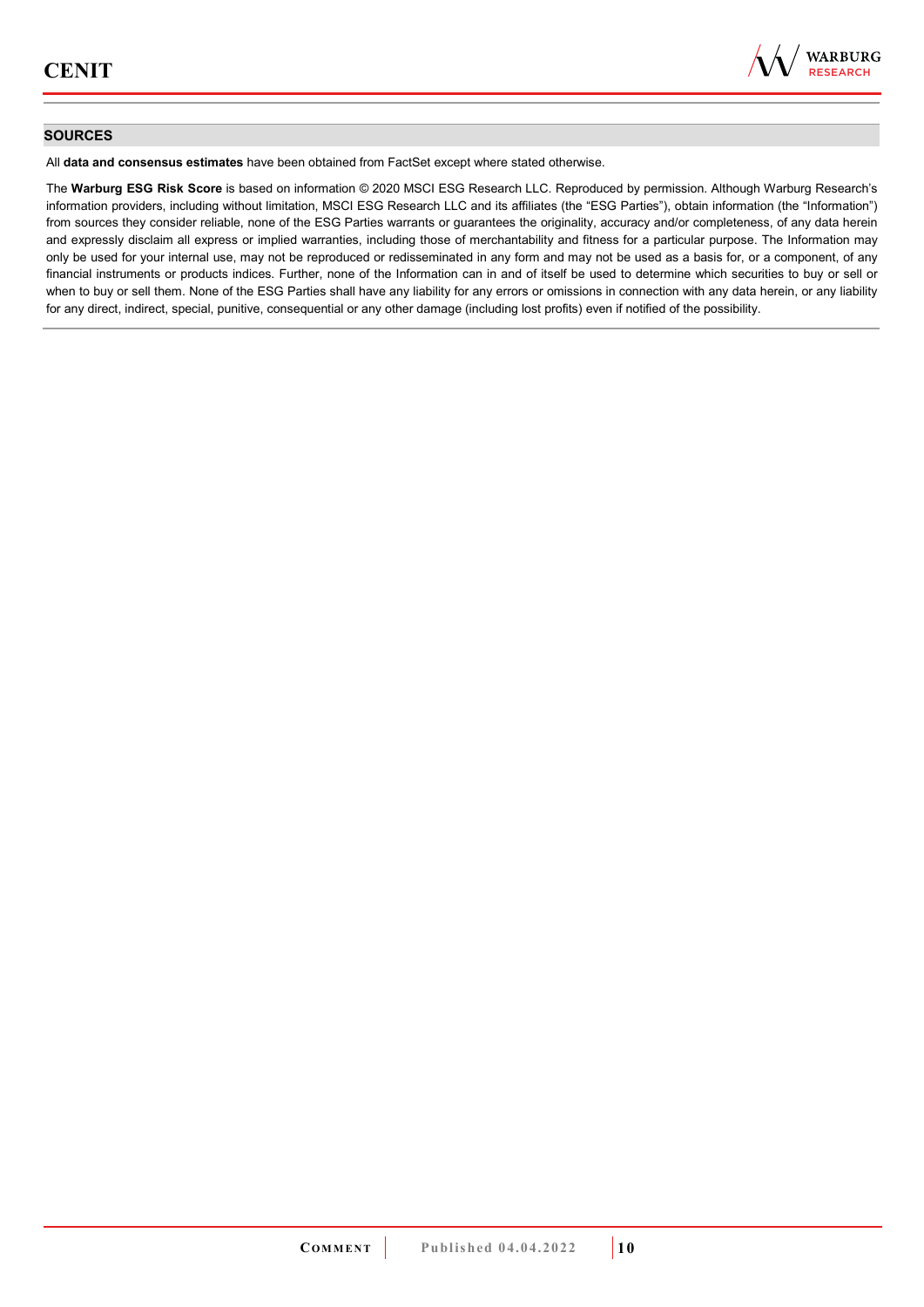

#### **Additional information for clients in the United States**

1. This research report (the "Report") is a product of Warburg Research GmbH, Germany, a fully owned subsidiary of M.M.Warburg & CO (AG & Co.)

KGaA, Germany (in the following collectively "Warburg"). Warburg is the employer of the research analyst(s), who have prepared the Report. The research analyst(s) reside outside the United States and are not associated persons of any U.S. regulated broker-dealer and therefore are not subject to the supervision of any U.S. regulated broker-dealer.

2. The Report is provided in the United States for distribution solely to "major U.S. institutional investors" under Rule 15a-6 of the U.S. Securities Exchange Act of 1934 by CIC.

3. CIC (Crédit Industriel et Commercial) and M.M. Warburg & CO have concluded a Research Distribution Agreement that gives CIC Market Solutions exclusive distribution in France, the US and Canada of the Warburg Research GmbH research product.

4. The research reports are distributed in the United States of America by CIC ("CIC") pursuant to a SEC Rule 15a-6 agreement with CIC Market Solutions Inc ("CICI"), a U.S. registered broker-dealer and a related company of CIC, and are distributed solely to persons who qualify as "Major U.S. Institutional Investors" as defined in SEC Rule 15a-6 under the Securities Exchange Act of 1934.

5. Any person who is not a Major U.S. Institutional Investor must not rely on this communication. The delivery of this research report to any person in the United States of America is not a recommendation to effect any transactions in the securities discussed herein, or an endorsement of any opinion expressed herein.

#### **Reference in accordance with section 85 of the German Securities Trading Act (WpHG) and Art. 20 MAR regarding possible conflicts of interest with companies analysed:**

- **-1-** Warburg Research, or an affiliated company, or an employee of one of these companies responsible for the compilation of the research, hold a **share of more than 5%** of the equity capital of the analysed company.
- **-2-**  Warburg Research, or an affiliated company, within the last twelve months participated in the **management of a consortium** for an issue in the course of a public offering of such financial instruments, which are, or the issuer of which is, the subject of the investment recommendation.
- **-3-** Companies affiliated with Warburg Research **manage financial instruments**, which are, or the issuers of which are, subject of the investment recommendation, in a market based on the provision of buy or sell contracts.

MMWB, Warburg Research, or an affiliated company, reached an agreement with the issuer to provide **investment banking and/or investment services** and the relevant agreement was in force in the last 12 months or there arose for this period, based on the relevant

- **-4**  agreement, the obligation to provide or to receive a service or compensation - provided that this disclosure does not result in the disclosure of confidential business information.
- **-5-** The company compiling the analysis or an affiliated company had reached an **agreement on the compilation of the investment recommendation** with the analysed company.
- **-6a-** Warburg Research, or an affiliated company, holds a **net long position of more than 0.5%** of the total issued share capital of the analysed company.
- **-6b-** Warburg Research, or an affiliated company, holds a **net short position of more than 0.5%** of the total issued share capital of the analysed company.
- **-6c-** The issuer holds shares of more than 5% of the total issued capital of Warburg Research or an affiliated company.
- **-7-** The company preparing the analysis as well as its affiliated companies and employees have **other important interests** in relation to the analysed company, such as, for example, the exercising of mandates at analysed companies.

| Company      |   | Disclosure Link to the historical price targets and rating changes (last 12 months) |
|--------------|---|-------------------------------------------------------------------------------------|
| <b>CENIT</b> | h | http://www.mmwarburg.com/disclaimer/disclaimer_en/DE0005407100.htm                  |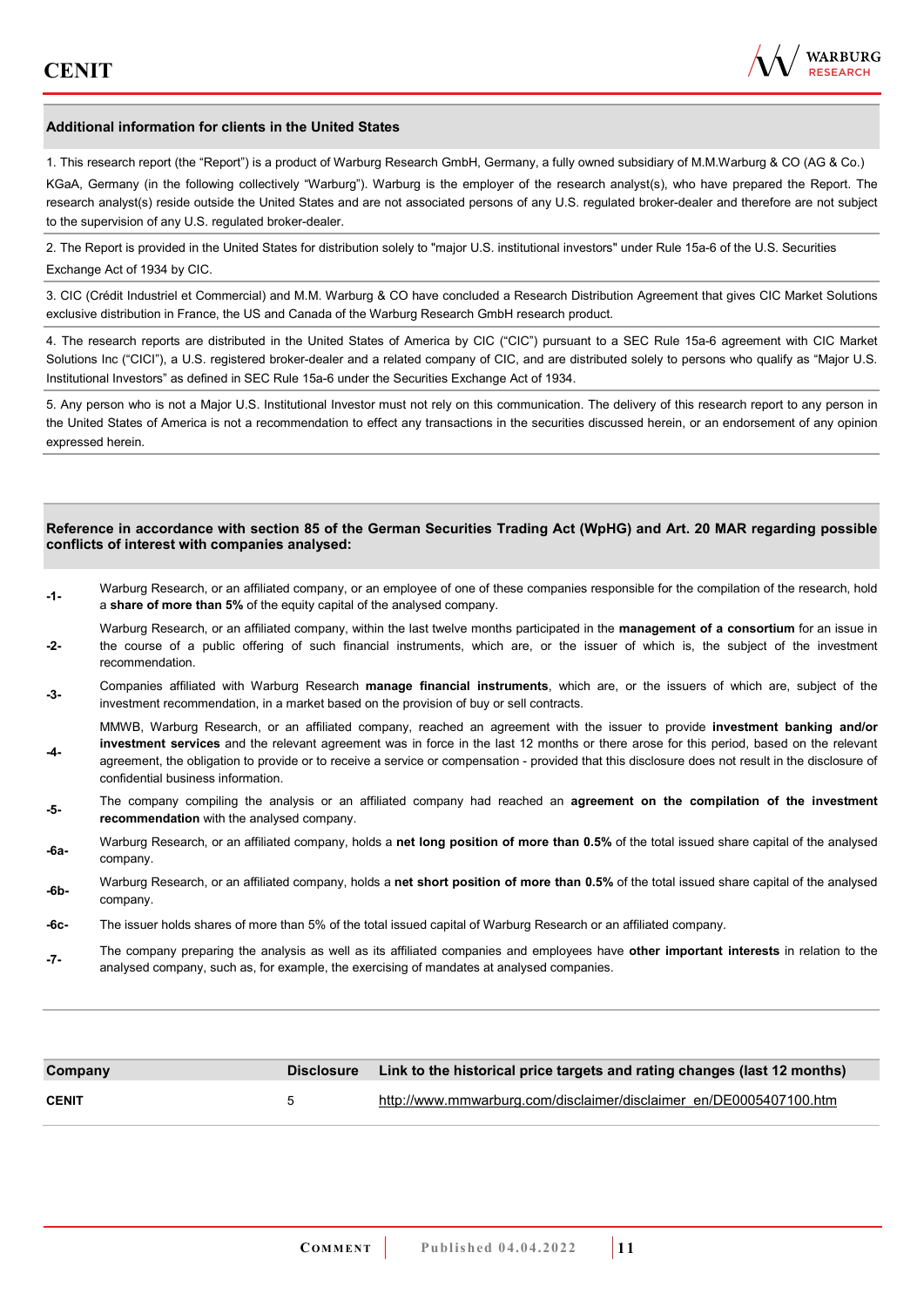

## **INVESTMENT RECOMMENDATION**

Investment recommendation: expected direction of the share price development of the financial instrument up to the given price target in the opinion of the analyst who covers this financial instrument.

| -B-           | Buy:                     | The price of the analysed financial instrument is expected to rise over the next 12 months.                  |  |  |
|---------------|--------------------------|--------------------------------------------------------------------------------------------------------------|--|--|
| -H-           | Hold:                    | The price of the analysed financial instrument is expected to remain mostly flat over the next 12<br>months. |  |  |
| -S-           | Sell:                    | The price of the analysed financial instrument is expected to fall over the next 12 months.                  |  |  |
| $\frac{1}{2}$ | <b>Rating suspended:</b> | The available information currently does not permit an evaluation of the company.                            |  |  |

#### **WARBURG RESEARCH GMBH – ANALYSED RESEARCH UNIVERSE BY RATING**

| Rating           | <b>Number of stocks</b> | % of Universe  |
|------------------|-------------------------|----------------|
| Buy              | 171                     | 81             |
| Hold             | 34                      | 16             |
| Sell             | 4                       | $\overline{2}$ |
| Rating suspended | 2                       | 1              |
| <b>Total</b>     | 211                     | 100            |

## **WARBURG RESEARCH GMBH – ANALYSED RESEARCH UNIVERSE BY RATING …**

**… taking into account only those companies which were provided with major investment services in the last twelve months.** 

| Rating           | <b>Number of stocks</b> | % of Universe |
|------------------|-------------------------|---------------|
| Buy              | 51                      | 86            |
| Hold             | 5                       | 8             |
| Sell             |                         | 2             |
| Rating suspended | 2                       | 3             |
| <b>Total</b>     | 59                      | 100           |

## **PRICE AND RATING HISTORY CENIT AS OF 04.04.2022**



Markings in the chart show rating changes by Warburg Research GmbH in the last 12 months. Every marking details the date and closing price on the day of the rating change.